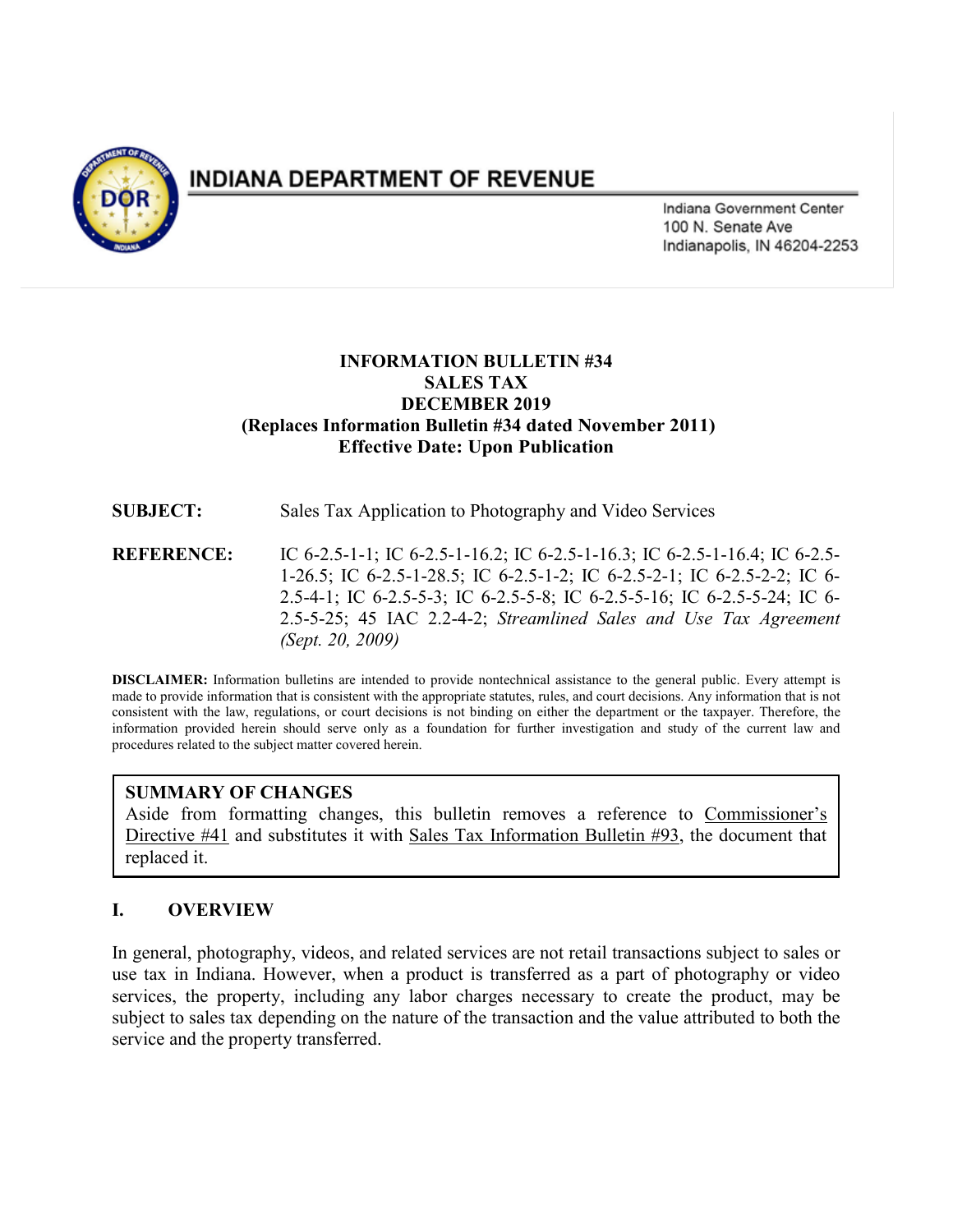Sales Tax Information Bulletin #34 Page 2

#### **II. DEFINITIONS**

A **"photograph"** is a still image that is printed or captured on some form of physical medium including, but not limited to, film, paper, slides, negatives, computer hard drive, CD, DVD, removable disk, or flash memory device.

**"Photography"** refers to the act of creating a photograph.

A **"video"** is the recording of a sequence of related still images that, when shown in succession, impart an impression of motion, together with accompanying sounds, if any, and that are captured on some form of physical medium including, but not limited to, film, computer hard drive, DVD, removable disk, or flash memory device.

**"Video service"** refers to the act of creating a video.

**"Specified digital products"** means electronically transferred digital audio works, digital audiovisual works, or digital books.

**"Digital audio works"** means works that result from the fixation of a series of musical, spoken, or other sounds, including ringtones.

**"Digital audiovisual works"** means a series of related images that, when shown in succession, impart an impression of motion, together with accompanying sounds, if any.

**"Transferred electronically"** means obtained by a purchaser by means other than tangible storage media.

**"Tangible personal property"** means personal property that can be seen, weighed, measured, felt, or touched or that is in any other manner perceptible to the senses. The term includes electricity, water, gas, steam, and prewritten computer software.

# **III. APPLICATION OF SALES TAX TO SALES OF PHOTOGRAPHS, VIDEOS, AND RELATED PRODUCTS**

In general, sales tax is imposed on all retail transactions made in Indiana. A retail transaction occurs when a person engages in selling at retail. A person engages in selling at retail when, in the ordinary course of his regularly conducted trade or business, he acquires tangible personal property for the purpose of resale and transfers that property to another person for consideration. When a product is transferred as part of photography or video services, the product, including any labor charges necessary to create it, may be subject to sales tax depending on the nature of the transaction and the value attributed to both the service and the property transferred.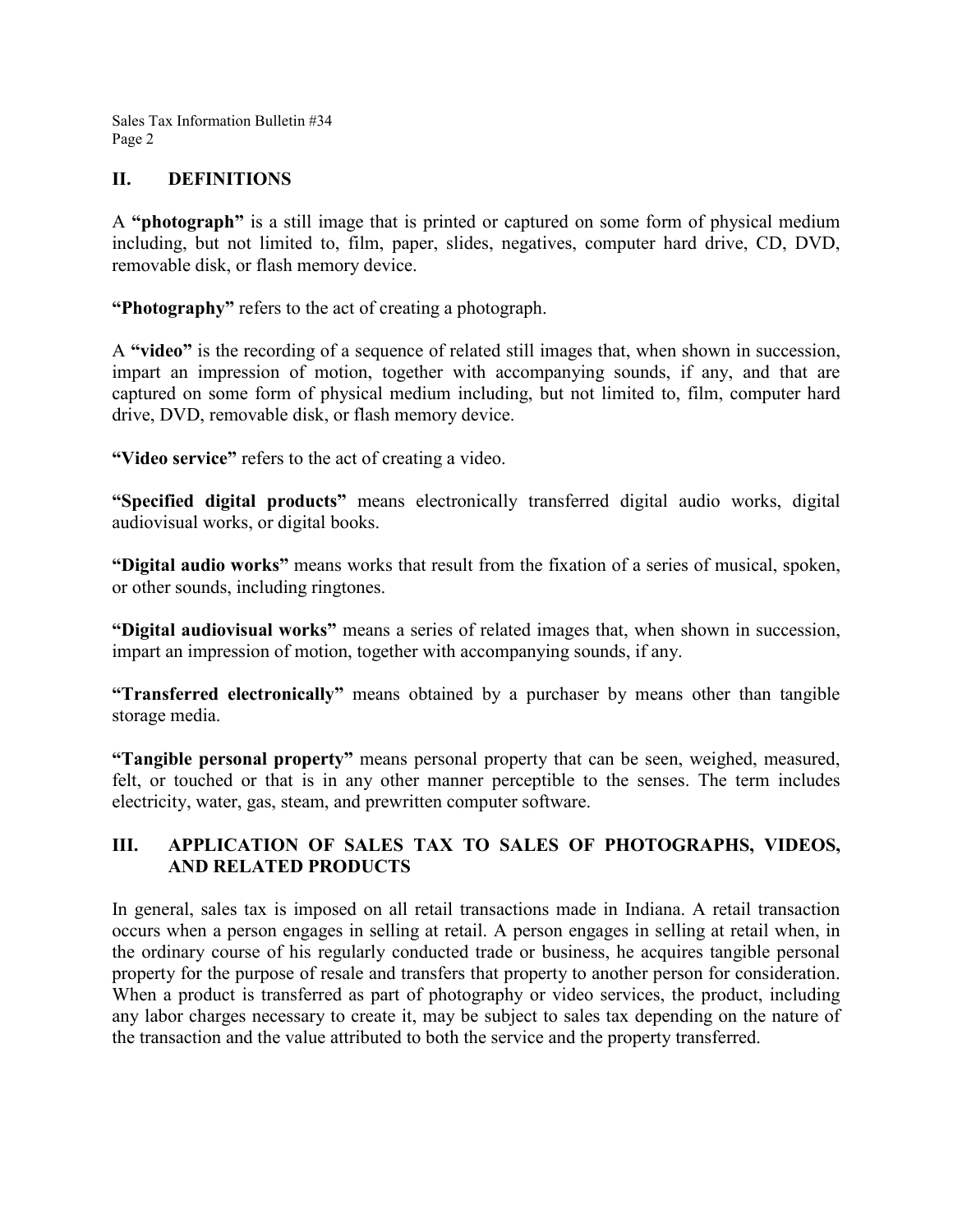Sales Tax Information Bulletin #34 Page 3

#### **A. Nontaxable Sales**

#### **1. Photography and Video Services**

The Department's regulation found at 45 IAC 2.2-4-2(a) provides that "[w]here, in conjunction with rendering professional services, personal services, or other services, the [serviceperson] also transfers tangible personal property for a consideration, this will constitute a transaction of a retail merchant constituting selling at retail unless:

(1) The [serviceperson] is in an occupation which primarily furnishes and sells services, as distinguished from tangible personal property;

(2) The tangible personal property purchased is used or consumed as a necessary incident to the service;

(3) The price charged for tangible personal property is inconsequential (not to exceed 10%) compared with the service charge; and

(4) The [serviceperson] pays gross retail tax or use tax upon the tangible personal property at the time of acquisition."

In the context of photography or video services, such as those associated with a birthday, graduation, or wedding event, if the charge for the photographs or videos (or other tangible personal property) does not exceed 10% of the total service or labor charges, there is no retail transaction and, accordingly, sales tax does not apply to the transaction.

*Example #1*: Photographer charges Customer \$1,000 to photograph and film Customer's wedding. The invoice indicates that Photographer's total charge is comprised of \$900 for the work of photographing and filming the wedding and \$100 for the photographs and video transferred to Customer. The transaction is not subject to sales tax, provided that Photographer pays sales or use tax on the tangible personal property that is transferred.

# **2. Products Transferred Electronically**

In pertinent part, sales and use tax is imposed on products transferred electronically only if the products meet the definition of specified digital products. Products transferred electronically mean products that are obtained by a purchaser by means other than tangible storage media. Specified digital products currently include only digital audio works (e.g., songs, spoken-word recordings, or ringtones), digital audiovisual works (e.g., movies), and digital books.

In the context of photography or video services, because photos are not included in the definition of specified digital products, charges for photos transferred to a customer electronically (e.g., via the Internet or e-mail) are not subject to sales or use tax. NOTE: Because videos are included in the definition of specified digital products, charges for videos are subject to sales tax even when transferred electronically.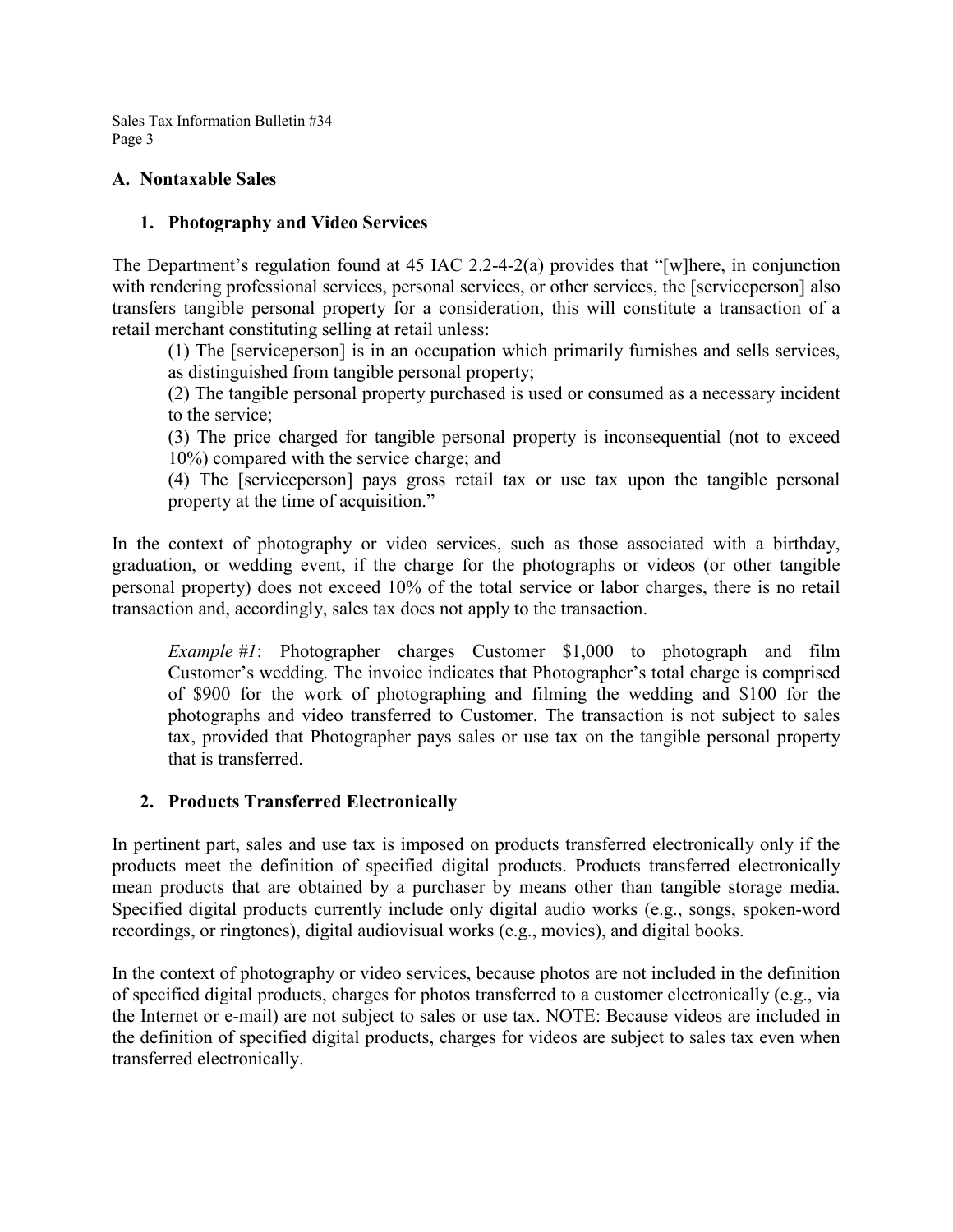*Example #2*: Photographer digitizes Customer's photographs and places them on a flash drive. Charges for the photographs are subject to sales tax because the photographs are in tangible form.

*Example #3*: Photographer digitizes Customer's photographs and sends them to Customer via e-mail. Charges for the photographs are not subject to sales tax because the photographs are transferred electronically but do not represent taxable specified digital products.

*Example #4*: Photographer digitizes Customer's videos and sends them to Customer via e-mail. Charges for the videos are subject to sales tax because the videos represent taxable specified digital products.

For more information related to the application of sales and use tax to products transferred electronically, please refer to Sales Tax Information Bulletin #93, available online at [www.in.gov/dor/6051.htm.](http://www.in.gov/dor/6051.htm)

# **3. Other Exempt Transactions**

Some transactions ordinarily subject to sales and use tax are exempt based on the nature of the transaction or the identity of the purchaser. For instance, purchases for resale are exempt in Indiana. Additionally, an exemption is available from sales and use tax for certain purchases made by federal, state, and local government entities, as well as nonprofit entities. To claim an available exemption, the exempt entity must present the retail merchant with a Form ST-105, available online at [www.in.gov/dor/3504.htm.](http://www.in.gov/dor/3504.htm)

# **B. Taxable Sales of Tangible Personal Property**

Despite operating as a service provider for some transactions, photographers also can engage in retail transactions. For instance, if charges for tangible personal property transferred to a customer exceed 10% of the total service or labor charge for a transaction, then the transaction is a retail transaction and any tangible personal property transferred is subject to sales tax. NOTE: If charges for nontaxable services are not segregated from charges for taxable tangible personal property, the entire invoiced amount is subject to sales tax.

*Example #5*: Photographer charges Customer \$1,000 to photograph and film Customer's wedding. The invoice indicates that Photographer's total charge is comprised of \$850 for the work of photographing and filming the wedding and \$150 for a wedding album, photographs, and video transferred to Customer. The charge for the wedding album, photographs, and video transferred to Customer (\$150) is subject to sales tax.

Additionally, when tangible personal property is sold as the true object of a transaction and not merely consumed as a necessary incident to a service, the transaction is subject to sales tax. Included in the amount subject to sales tax are charges for fabrication, which include labor to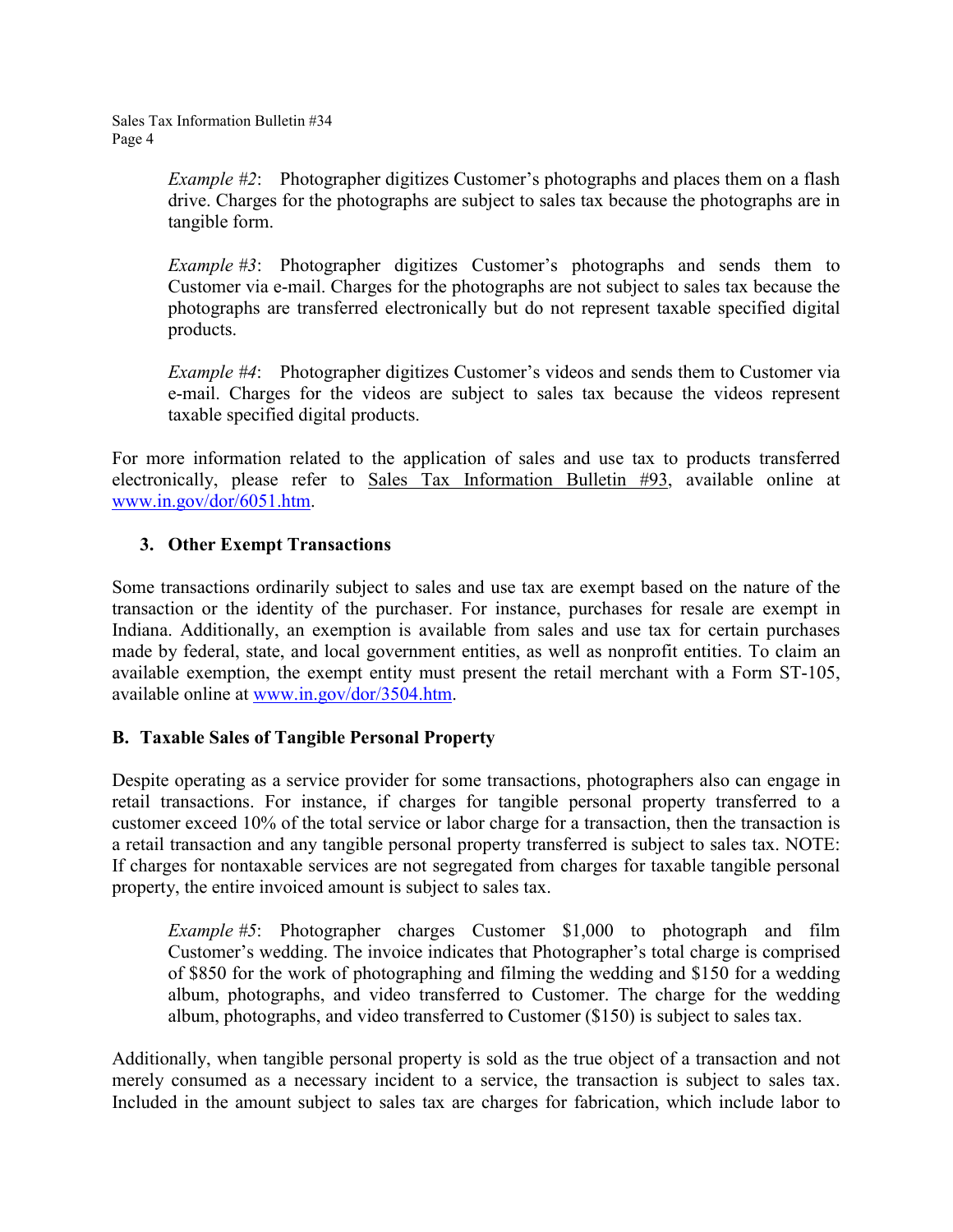Sales Tax Information Bulletin #34 Page 5

create or produce a new product, such as photographs, prints, slides, or proofs. Common examples of fabrication labor subject to sales tax include, but are not limited to, the following:

- Mounting photographs or slides
- Matting and framing services
- Matte or luster spraying photos
- Making enlargement from prints, slides, or negatives
- Printing on customer-furnished paper
- Coloring or tinting new photos
- Retouching negatives
- Cropping photographs
- Creating slides or prints from digital images
- Digitizing images and placing them on digital storage media, such as CDs, diskettes, flash memory devices, or DVDs
- Scanning prints or slides and saving them on digital storage media
- Making prints or slides from digital images provided by customers
- Converting a customer's film or videotape to CD or DVD
- Editing (including cropping, retouching, other otherwise modifying) a digital image as part of transferring the image to a storage medium
- Renting a camera, computer, or other equipment
- Renting or construtcting props
- Studio overhead
- Shipping and delivery charges

# **IV. PURCHASES OF A MERCHANT ENGAGED IN PHOTOGRAPHY AND VIDEO SERVICES**

To the extent that a retail merchant directly uses machinery, tools, and equipment to produce, manufacture, fabricate, assemble, process, or finish other tangible personal property, transactions involving the purchase of such items are exempt from sales tax. In the context of photography or video services, the exemption does not apply to purchases of items used as part of a nontaxable service. If an item is used in both a taxable and nontaxable manner, sales tax will apply to the purchase of the item in the same proportion that the item is used in a nontaxable manner.

*Example #6*: Photographer purchases a camera for \$500 used exclusively to photograph weddings. Photographer does not charge sales tax on his photos of weddings because charges for the tangible personal property, i.e., the photographs, transferred to his customers never exceed 10% of the total service or labor charges. Photographer must pay sales tax on the full amount of the camera when purchased.

*Example #7*: Photographer purchases a computer for \$1,000 and uses it 50% of the time to process wedding photographs as part of his wedding service package and 50% of the time to digitize its customer's images and place them on CDs. Photographer does not